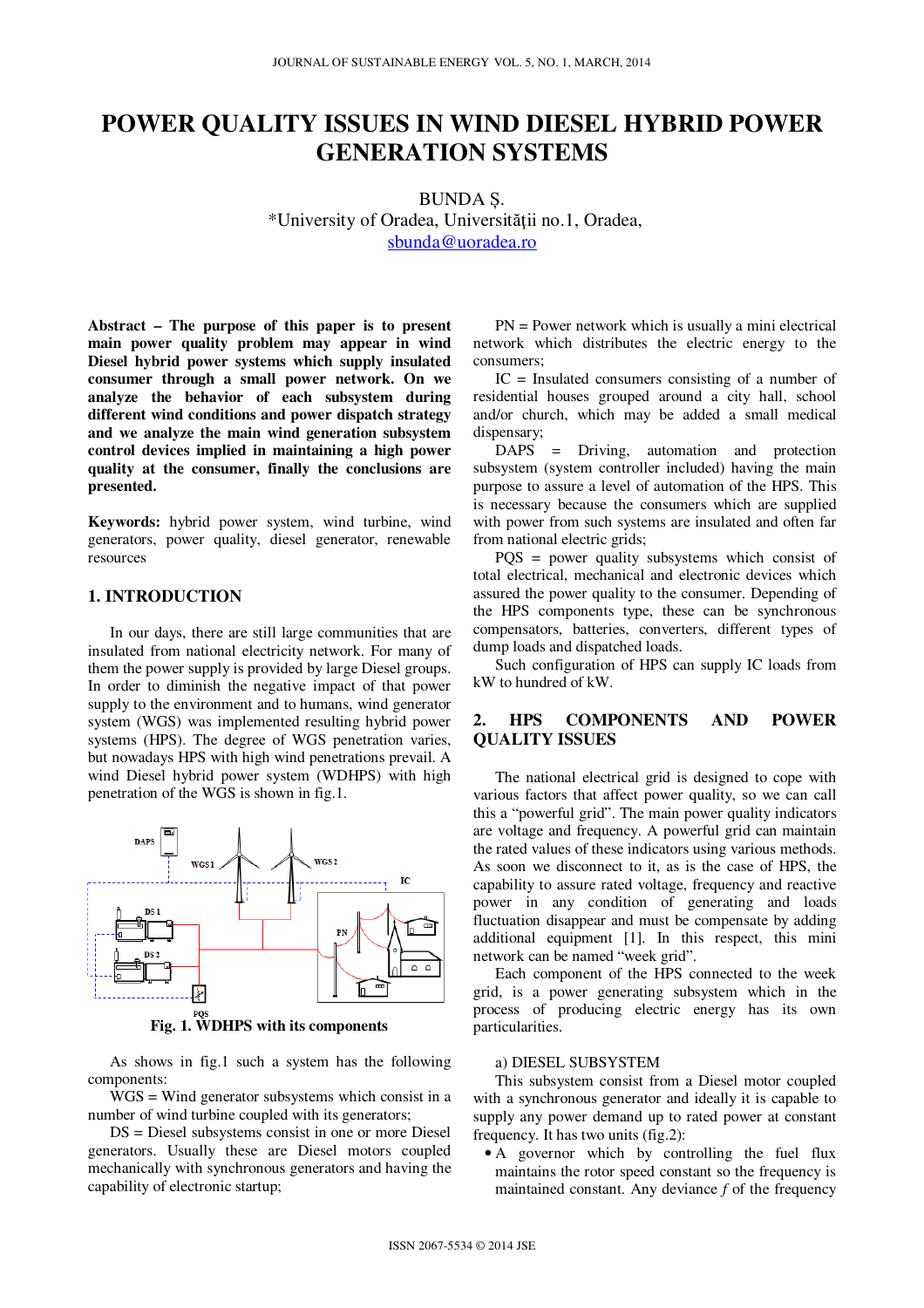from the preset value  $f^*$  is seized and the governor took immediate action;

• An exciter which by regulating the excited current of the synchronous generator (SG) maintain the voltage constant. It works by detecting the voltage deviation *V* from the preset voltage value  $V^*$ .



**Fig. 2. Control block diagram of the DS [2]** 

#### b) WIND GENERATOR SUBSYSTEM

These HPS subsystems can be found today in a large variety of types, a comprehensive classification [3] can be made as shown in table 1:

| Speed control     |           | Power control  |                |                |
|-------------------|-----------|----------------|----------------|----------------|
|                   |           | <b>Stall</b>   | Pitch          | Active         |
|                   |           |                | angle          | stall          |
| Fixed             | А         | Aο             | $A_1$          | A2             |
| speed             | type      |                |                |                |
| Variable<br>speed | B         | $B_0$          | $B_1$          | B <sub>2</sub> |
|                   | type      |                |                |                |
|                   | C         | $\mathrm{C}_0$ | $C_1$          | C <sub>2</sub> |
|                   | type      |                |                |                |
|                   | D<br>type | D٥             | $\mathbf{D}_1$ | D2             |

**Table 1. WGS classification [3]**

The **A** type is the oldest category, named fixed speed induction generator (FSIG), its wind turbine being coupled with a squirrel cage induction generator (SCIG).

**B** type has its turbine with limited variable speed coupled with wound rotor induction generator (WRIG). At high power (MW) the design can be either with two shafts coupled with two generators (one for low speed and one for high speed), or with two set of windings with a different sets of poles wound on the same stator frame.

The **C** type is made with WRIG and low power bidirectional converter, known as double feed induction generator (DFIG). In this concept, the rotor windings also feed with power via a small converter, thus increasing the energy yield [4].

The **D** type is characterized by a frequency converter sized at rated power of the generator. The electric machine can be of two types: wound rotor synchronous generator (WRSG) or permanent magnet synchronous generator (PMSG).

Another type of electrical generator which delivers fixed frequency power over a range of rotor speed is the Roesel generator (named by its inventor). The differences from previous electrical machine types is that its number of poles can be changed continuously and inversely proportional to rotational speed of the shaft, so that frequency can be maintained at constant value [5].

#### c) CONSUMER LOADS

From power quality point of view, the loads which can be found at IC can be of three categories [2]:

- Residential type for: lighting, heating and all sort of small appliances. The nature of this loads is very tolerant to low quality power such as fluctuating voltage and frequency;
- Heavy load: consist of intermittent large loads represented by large water pumps or compressors. This kind of load, although insensitive to power quality, may cause voltage and frequency drops in HPS week grids, especially on start up;
- Electronic devices such as transceivers, radio beacons, medical equipments, meteorological radars, etc. is very sensitive to power quality of the electric energy provided by HPS.

### **3. BEHAVIOUR OF HPS DURING POWER GENERATION**

Power supplied by a WDHPS is strongly related to the renewable resource (RR) availability and dispatch strategy of the system. Basically there are three different regimes in which the HPS can generate power: unavailability, partial and total availability of the RR.

**Unavailability of the RR** in our case is characterized by low speed of the wind, gusting weather or no wind at all. In this case, the dispatch strategy consists in power up the DS, as the WGS is no capable to start and generate power to supply the load. DS has to cover the load and be able to follow the load variation during time. Generally, DS can follow small load variation due to the speed control of the governor and exciter of the synchronous generator. The problem appears when a sudden large load are connected or disconnected. For example, if a large motor pump starts, active power balance breaks, frequency drops and the governor accelerate the Diesel motors to restore the rated frequency in the network. An undersized Diesel engine may have problems in accelerating and therefore to maintain normal level of the frequency at the consumer. Also, due to large loads connected, the start current increase significantly which causes a voltage drop. A slow response of the synchronous generator exciter may cause problem in restoring the normal level of voltage of the network. If it utilizes a soft start device, the current surge can be limited and thus the voltage dip can be diminish.

**Partial availability of the RR** is characterized by the wind speed ranging between cut-in speed and rated speed of the wind turbine. In this case, the dispatch strategy consists in power up the WGS, the load will be supplied both from DS and WGS and they both are operating at partial load. In this case the interaction between these two power generating sources is very important. Thus if the two subsystems covers the loads, a sudden increase in wind speed causes an increase in power generated by the WGS. If the WGS is oversized, the total power produced can exceed the loads, frequency increases and the governor of the DS try to restore frequency. Because the Diesel engine has a small capability to break, due to the engine compression, the synchronous generator of the DS turns into a motor, so instead to decelerate to keep the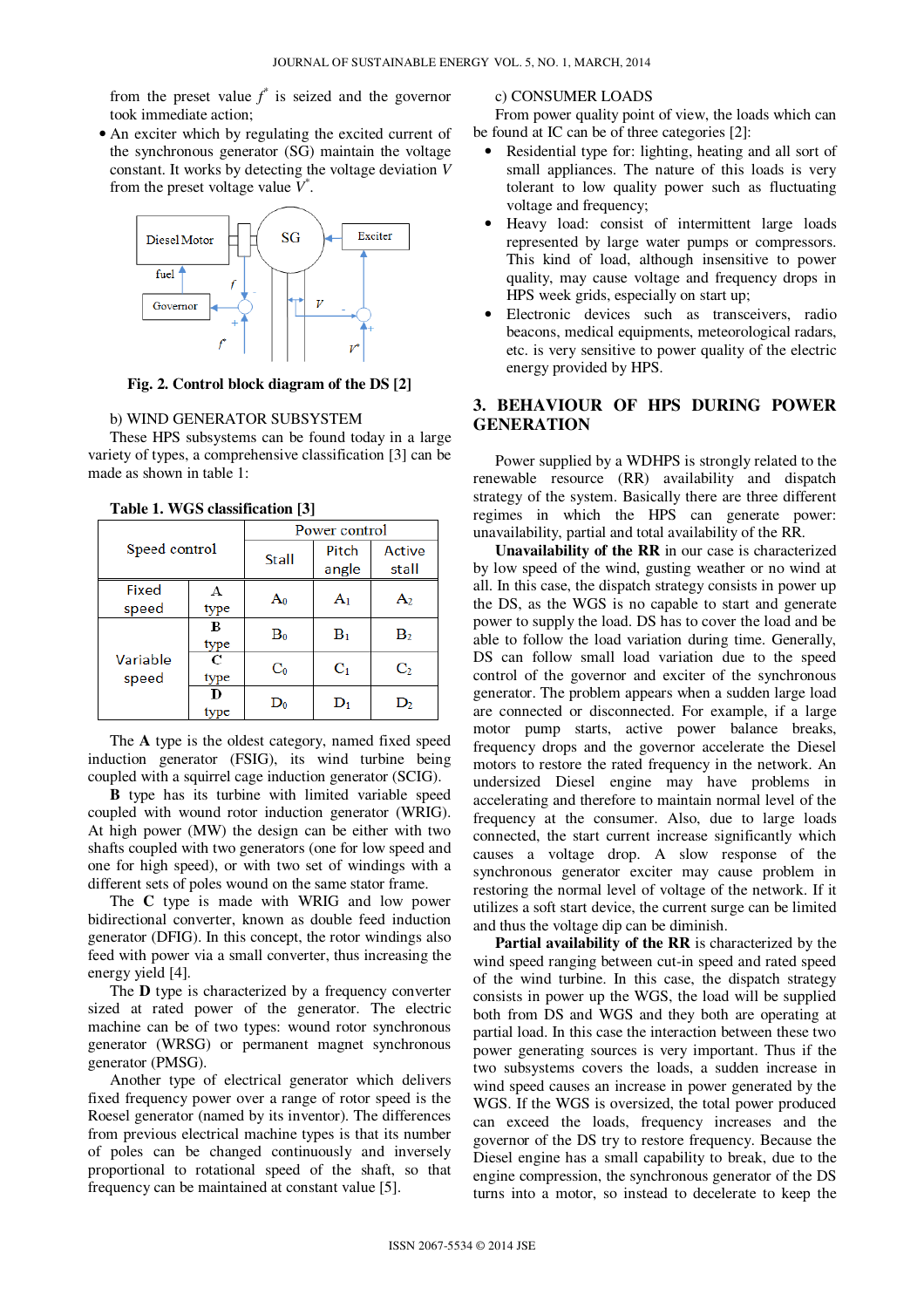frequency the DS accelerates and the frequency will be lost. Another case which the DS can't keep frequency is when a sudden drop in load appears. In this case the power produced in WGS exceeds the loads and the power of the DS, the synchronous generator of the DS motoring (negative power) and the frequency is lost again. This case is extensively discussed in [2] where a 225 kW provided by a WTG and 55 kW provided by the DS trying to cope a 280 kW of the load and a sudden 100kW load drop. In figure 3 is presented the result of these oversized wind turbine in case of major imbalanced power at the consumer.



**Fig. 3. Frequency runaways of the oversized wind turbine and when a sudden drop of load appears [2]**

In such cases, to operate in normal condition with significant loads functioning at intermittent regime, it must apply two solutions [2]:

- Deploying a dump load to keep the DS in generating regime, thus preventing it from motoring. As dump load it can be used water heater, battery charger or lightning systems with high resistance filament of the bulbs;
- Presetting the minimum power generating from DS at 15-40% of the rated load. The dump load should be sized so that the DS generates above its minimum set point.

**Total availability of the RR** is characterized by the wind speed ranging between rated speed and cut-out speed of the wind turbine, the WGS starts and operates at its rated power. If the WTG is sized to cover the loads, the DS is shut down. Io order to maintain power quality in HPS mini grid it is necessary to maintain power produced by WGS and power demanded by the load. Generally, the equilibrium between these two powers is maintained by WGS operating at full load due to its control/regulation subsystems. Problems appear when wind speed is changing and the WGS often pas from one operation state to another [3]. In this case, power quality supplied to the IC depends strongly on the type of WGS used and its

control / regulator device, both the wind turbine side as well on electric generator side. Thus:

The first generation of WGS was with fixed blade of the turbine and induction generator connected directly to mini grid of the consumer (PN), as shown in figure 4.



**Fig. 4. FSIG connected directly to consumer PN**

Such configuration raises a series of problems [2, 3]:

- Voltage drop caused by the current surge when the turbine starts. The voltage dip is amplified when there are more WGS which stats simultaneously;
- Due to magnetization current it is absorbed a reactive power which may lead to power factor worsening and voltage drop at consumer PN;

To counter these negative effects it must utilized soft starting devices, electric generators either with two gearbox shaft or two windings wounded at the same stator, one for low speed one for high speed and sequential starting of the WGS if there are more installed on HPS. In case of a PN fault WGS has to be provided with fast decoupling device.

Utilizing pitch angle control of the blades and WRIG generators the majority of these problems disappears, the resulting structure is named Double Feed Induction Generator (DFIG), figure 5.



**Fig. 5. DFIG schematics**

The "double feed" terms refers to the fact that the stator voltage is in direct relations with the PN and the rotor voltage is supplied by a "back to back" convertor. This convertor compensates the difference between WT shaft and PN frequency by injecting in rotor a variable frequency current by the convertor. Thus the WT speed may have a deviation up to  $+30\%$  from synchronous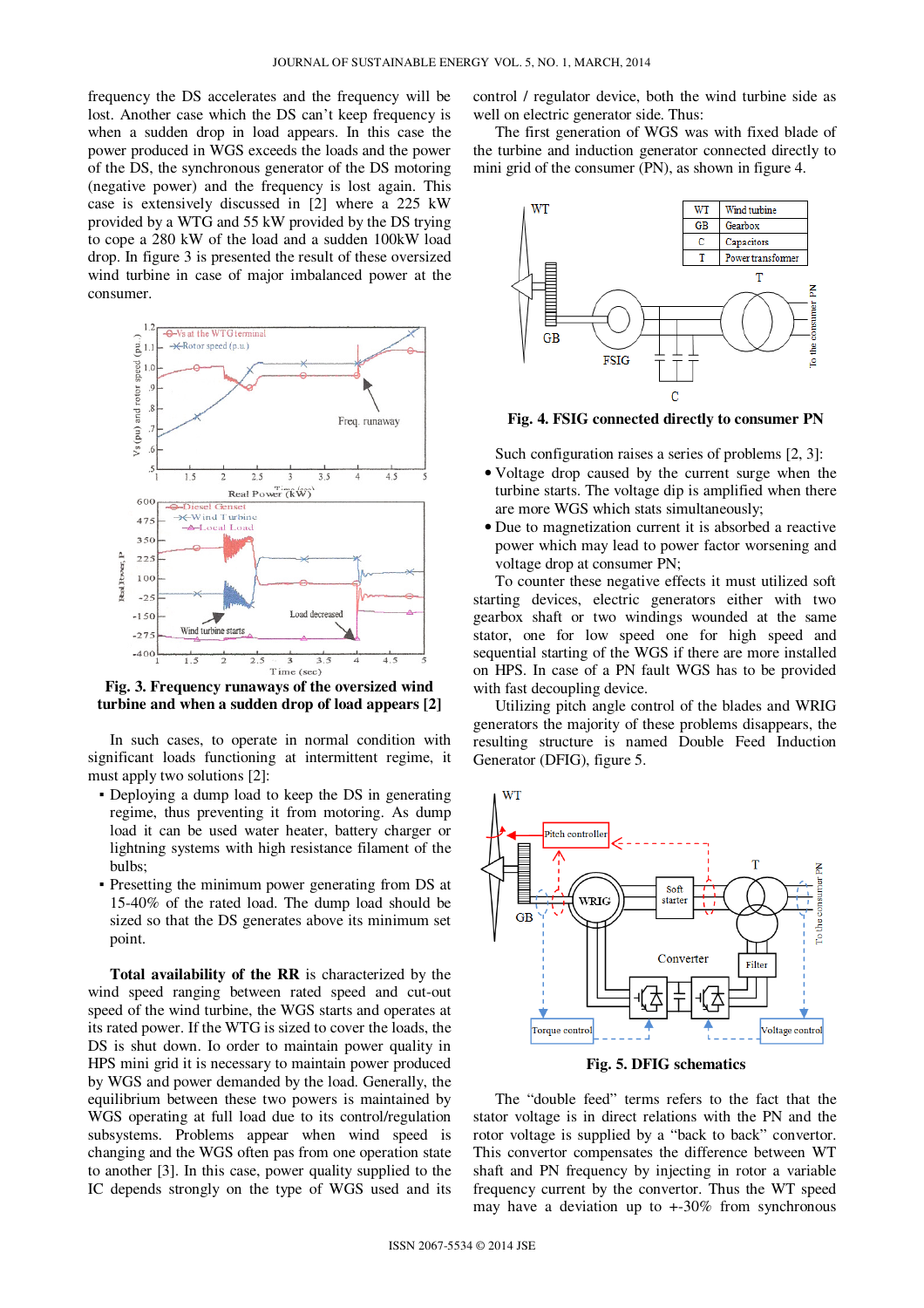speed, so the WGS produced constant power at high variation of wind speed [3].

Due to power electronic involved in control / regulator device (high speed switching of the power semiconductors), occurs current harmonics and intra harmonics, so there are necessary filter.

Due to a better dynamic behavior, a lower mechanical stress of the shaft and a lower power fluctuation at lower wind speed, the power quality is better and the flicker and noise is reduced [3,6]. The main disadvantage is high cost of the electronic device and fault transient affects generator, since it is directly connected to the grid [6].

Generating power at variable wind speed can be done also using a technology named Dynamic Slip Control System (DSCS), figure 6.



**Fig. 6. DSCS main scheme**

The following relations can be written neglecting the losses [3]:

$$
P_G = P_S = P_R (1-s)
$$
  
\n
$$
P_R = P_{WT}
$$
\n(1)

Where:

 $P_G$  = Power generated:  $P_s$  = Power at the stator terminal;  $P_R$  = Power of the rotor terminal;  $P_{WT}$  = Power extracted from WT;  $s =$ slip of the generator.

According to relations (1) power generated can be changed by modifying the slip. Slip can be changed by variable resistance introduced in rotor circuit, thus it compensated power variation and maintained the generated power at constant value [3].

All of these WGS schemes have in common three disadvantages: it utilize a gearbox to couple the WT to its generator (maintenance problems), the induction machine is directly coupled to PN (fault transient affects generator) and it can generate power at only limited range of wind speed.

The scheme which eliminates these disadvantages is the WGS with synchronous generator. There are two kinds of WGS with synchronous generator: permanent magnet type and separate excitation circuit type (SESG).

The permanent magnet synchronous generator (PMSG), shown in fig.7, has the advantage of auto excitation (good power factor and high efficiency) but it can put problems during start up, synchronization and voltage regulation. In addition, the magnetic materials are sensitive to the temperature change, so a temperature monitoring and climate device is needed [3].



**Fig. 7. WGS with permanent magnet synchronous generator (PMSG)**

The separate excitation synchronous generator (SESG), shown in fig.8, has the advantage that offer a control of the reactive power and the terminal voltage but the main disadvantage is that a separate excitation circuit is needed [3].



**Fig. 7. WGS with separate excitation synchronous generator (SESG)**

Whatever the excitation used, the WGS with synchronous generator can extract power from wind at full range of speed and because of the back to back converter it is not directly connected to the grid, so the transient fault cannot affect the machine and vice versa [6]. The generator side converter supplies the reactive power and controls the generator torque by shifting torque slip curve and the PN side converter maintains the dc link voltage at its reference value by controlling the active power flow to the grid [6]. Issues that may appear are flicker and harmonics due to the power electronics, so a filter is needed. Usually such systems is cost effective only above100 kW load consumers, thus it's ideally for WDHPS powered small insulated villages.

### **CONCLUSION**

1. WDHPS is largely used to power supply IC through a mini PN grid and due to the fact that it has no connection to national network it represents a "week grid" thus a special care to power quality is needed.

2. Each dispatch strategy of the HPS, depending on RR availability, is related to operating characteristics of the power generation components within the system.

3. Diesel generators should not be underpowered and